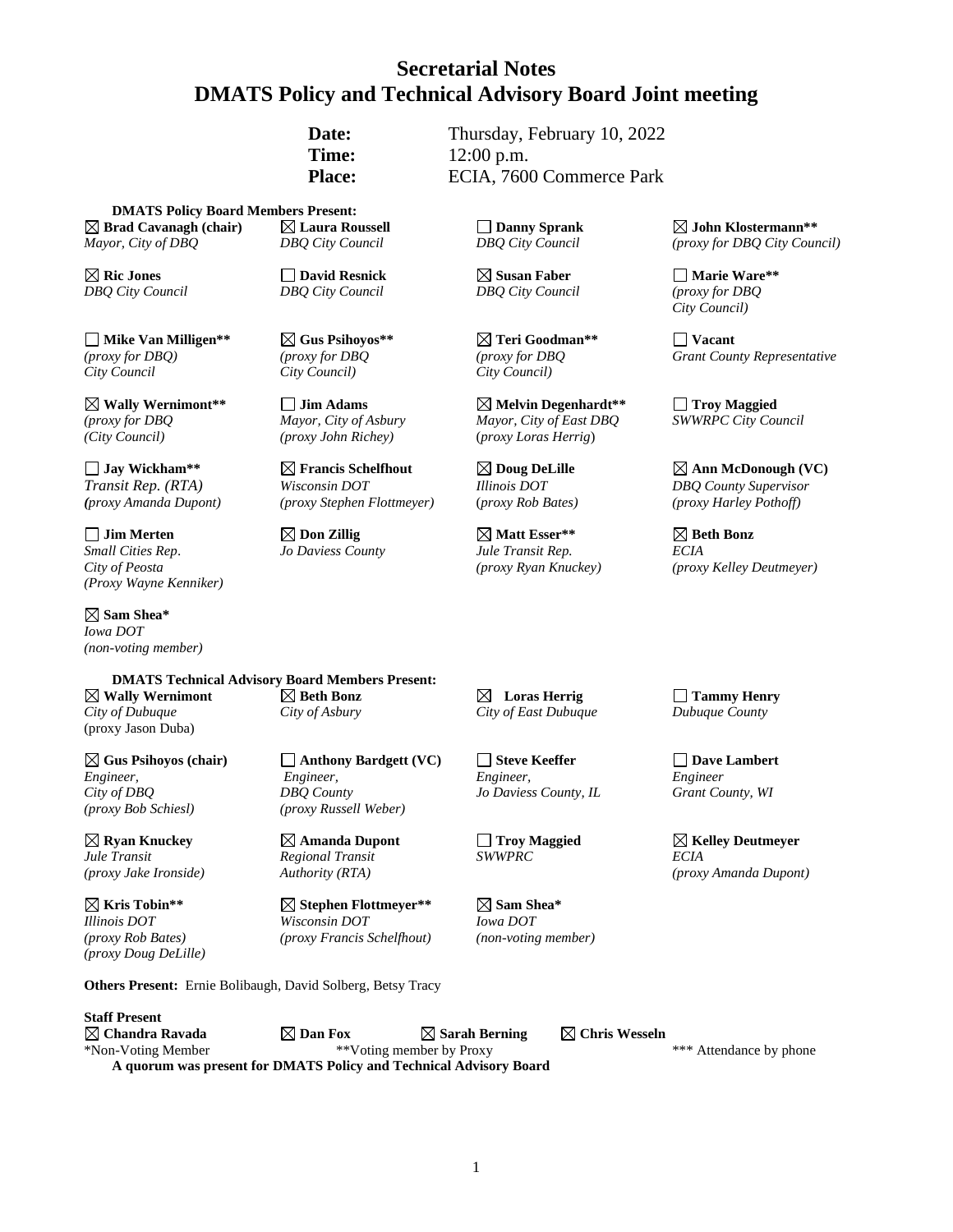### **Call to Order**

The DMATS Technical Advisory Board meeting was called to order by DMATS Technical Advisory Board Chair, Gus Psihoyos.

The DMATS Policy Board meeting was called to order by DMATS Policy Board Chair Brad Cavanagh. Introductions were made at this time.

# **Review/Approve the Agenda for the Thursday, February 10, 2022 DMATS Joint Technical Advisory and Policy Board meeting**

Motion by Herrig, second by Bonz to approve the agenda for the Thursday, February 10, 2022 DMATS Technical Advisory Board meeting. The motion passed unanimously.

Motion by McDonough, second by Faber to approve the agenda for the Thursday, February 10, 2022 DMATS Policy Board meeting. The motion passed unanimously.

### **Review/Approve the minutes and receive and file the secretarial notes from the Thursday, January 13, 2022 meeting**

Motion by Herrig, second by Wernimont to approve the minutes and receive and file the secretarial notes from the Thursday, January 13, 2022 DMATS Technical Advisory Board meeting. The motion passed unanimously.

Motion by Faber, second by Psihoyos to approve the minutes and receive and file the secretarial notes from the Thursday, January 13, 2022 DMATS Policy Board meeting. The motion passed unanimously.

# **Review/Approve amendments to DMATS Federal Fiscal Year 2022-2025 Transportation Improvement Program (TIP)**

Motion by Herrig, second by Faber to open the public hearing. The motion passed unanimously. The public hearing was opened at 12:04 p.m.

Ravada stated the amendment to the TIP is to change location of City of Dubuque project. Project was from US 20 to Iowa 3 and now is going from US 20 to John F Kennedy Road. Ravada noted letting will be in April.

Motion by Herrig, second by Pothoff to close the public hearing. The motion passed unanimously. The public hearing was closed at 12:07 p.m.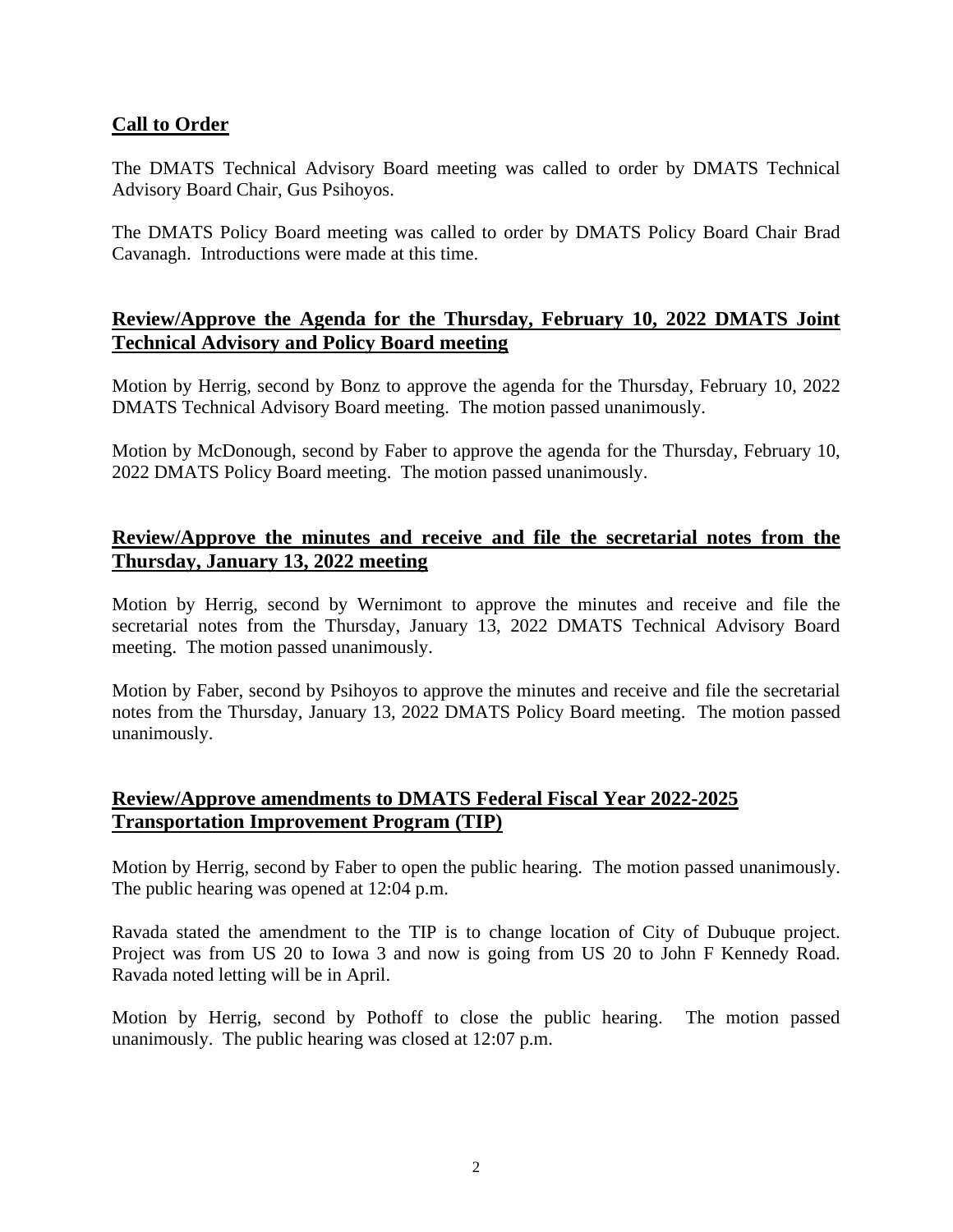Motion by Wernimont, second by Herrig to recommend approval to the DMATS Policy Board the amendments to DMATS Federal Fiscal Year 2022-2025 Transportation Improvement Program (TIP). The motion passed unanimously.

Motion by McDonough, second by Jones to approve the amendment to DMATS Federal Fiscal Year 2022-2025 Transportation Improvement Program (TIP). The motion passed unanimously.

#### **Review/Approve DMATS representative to SUDAS Board of Directors**

Ravada explained annually MPO's appoint a representative to the SUDAS Board and for the past four to five years the Dubuque MPO's representative has been Bob Schiesl. Ravada asked the Board if they would like to continue with Schiesl as the representative or appoint a new representative.

Motion by Herrig, second by Wernimont to recommend approval to the DMATS Policy Board the representative to SUDAS Board of Directors remain Bob Schiesl. The motion passed unanimously.

Motion by Faber, second by Pothoff to approve the DMATS representative to SUDAS Board of Directors remain Bob Schiesl. The motion passed unanimously.

#### **Discussion on the impact of Canadian Pacific (CP) railroad in the region**

Ravada stated the City of Dubuque has been in discussion with CP about the impact of CP railroad within the region. Ravada stated that Dubuque County would like to partner with the City of Dubuque, to also join in the conversation with CP.

McDonough stated CP increasing trains through our region will impact all cities along the Mississippi within the region and the County feels it is necessary to be involved in the conversation with CP and the City of Dubuque, about the impact it will have on our region.

Discussion followed.

#### **Comments from public on an item that did not appear on the agenda**

No comments were made by the public.

#### **Other Business**

No other business at this time.